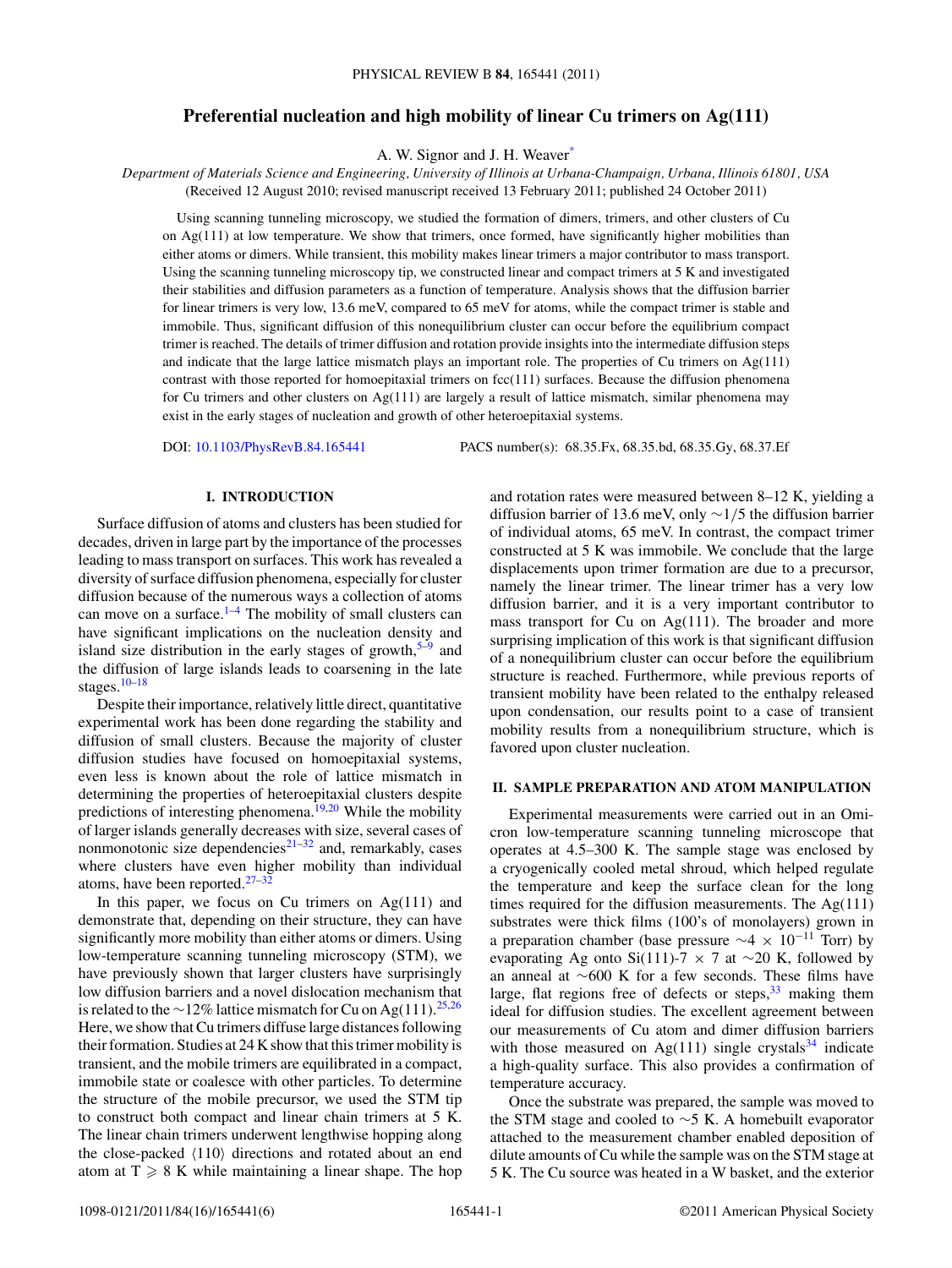<span id="page-1-0"></span>of the evaporator was water cooled to minimize outgasing. During evaporation, the pressure remained below 10−<sup>10</sup> Torr. A small aperture created a narrow beam, protecting the critical components of the microscope and limiting exposure to the sample surface. A quartz crystal microbalance mounted in the evaporator was used to monitor the flux, and it was calibrated by counting individual atoms in STM images collected at 5 K immediately after exposure. This, combined with a shutter, allowed for precise control of the amount of Cu, and it enabled the early stages of nucleation and growth to be observed *in situ* as the sample was warmed from 5 K.

To construct compact and linear trimers at 5 K, the tip was positioned above the atom to be moved, and the tunneling parameters were changed to bring it close enough to allow an attractive interaction. The tip was then moved at  $\sim$ 1 nm s<sup>-1</sup> to the desired location, pulling the atom along with it. To release the atom, the tunneling parameters were reset to those used for imaging (0.5 V, 0.3 nA). To establish the optimal tunneling conditions, manipulation attempts were repeated while the tunneling current was gradually increased, bringing the tip incrementally closer to the surface, until a successful manipulation was achieved. The optimal parameters for manipulation were 0.5 V and  $6.0 \pm 1$  nA, though the parameters and success rate varied depending on the condition of the tip. This procedure was adapted from those used in other studies of fcc(111) metals surfaces. $35,36$ 



FIG. 1. (a)–(c) diffusion of Cu atoms, dimers, and trimers on Ag(111) at 24 K. The labels indicate particle size, the ellipses particles prior to coalescence, and arrows the relocation of trimers upon their formation. (d) Displacement vectors referenced to the center of mass of the atom-dimer pairs immediately prior to coalescence. The black circles represent trimers that coalesced with other particles, the red triangles trimers that were spontaneously immobilized. As discussed in the text, trimer formation produced mobile linear chains and conversion of those chains to compact structures immobilized them.

#### **III. TRIMER NUCLEATION AND RAPID DIFFUSION**

Figure 1 presents a series of images collected at 24 K that show trimer nucleation and subsequent rapid displacement. The labels indicate the number of atoms in each particle, a number that is known precisely because cluster formation events were observed directly, starting from individual atoms. Note that the elongated shape of particles in Fig. 1 is not real, but rather an artifact of the fast scanning speed and the finite response time of the feedback loop. For the atoms and dimers, diffusion barriers match previously published values.<sup>[34](#page-5-0)</sup> The images in Fig. 1 were selected from a set of ∼150 with ∼215 s between frames (∼9 h of imaging). In (a), the ellipses highlight atom-dimer pairs in close proximity, prior to their combination. During the time between frames, the resulting trimers moved 2 or 15 nm to the positions indicated and coalesced with a dimer or atom to form the pentamer and tetramer shown in (b). Note that image (b) of 32 min was selected to show the small and slower displacements of the atoms and dimers in the viewing area. The highlighted atom-dimer pair in (b) had combined in the next image (c) and had moved 6 nm before being immobilized without coalescence. This trimer and all others that were immobilized had compact shapes, and they were stable during the measurement time of several days at 20–24 K.

Figure 1(d) summarizes the displacements for 39 trimer formation events. The points represent the coordinates of the final location referenced to the center of mass of the atom-dimer pair immediately prior to coalescence. The (red) triangles represent four trimers that were immobilized on the pristine surface, as in (c), and the black circles represent those that ultimately coalesced with other ad-particles, as in (b). The displacements ranged from 2–20 nm, and all occurred within the time between images (80–215 s). Since the atom and dimer positions were continuously monitored, we can conclude that all trimer formation events resulted in rapid diffusion.

From Fig. 1, it is clear that trimer nucleation results in a cluster that has significantly more mobility than atoms or dimers. The fact that several trimers were immobilized on the surface without encountering other ad-species demonstrates that their intrinsic mobility is short lived. While it is possible that they were trapped at undetectable defects on the surface, one would expect atoms and dimers to be trapped as well, yet they all maintained the expected diffusivity. Furthermore, in one instance, a diffusing atom probed the future resting site of a trimer without any change in its diffusion properties, strengthening the case that the trimers are immobilized on a pristine surface, that the mobility is naturally transient, and that there is something special about the trimer formation event that leads to a very mobile species that ultimately converts to the immobile trimer.

Based on the data of Fig.  $1(d)$ , the mean-squared displacement is 44.6 nm<sup>2</sup>. Assuming two-dimensional diffusion, we can deduce a lower limit on the diffusivity of the mobile precursor using the Einstein relation,  $D \ge \frac{\langle \Delta r^2 \rangle}{4\tau}$ , where  $\langle \Delta r^2 \rangle$  is the mean-squared displacement and  $\tau$  is the time between images. It is important to note that this estimation provides only a lower limit on the diffusivity since, with the experimental time resolution, we only observe initial and final locations. Based on this analysis, the lower limit on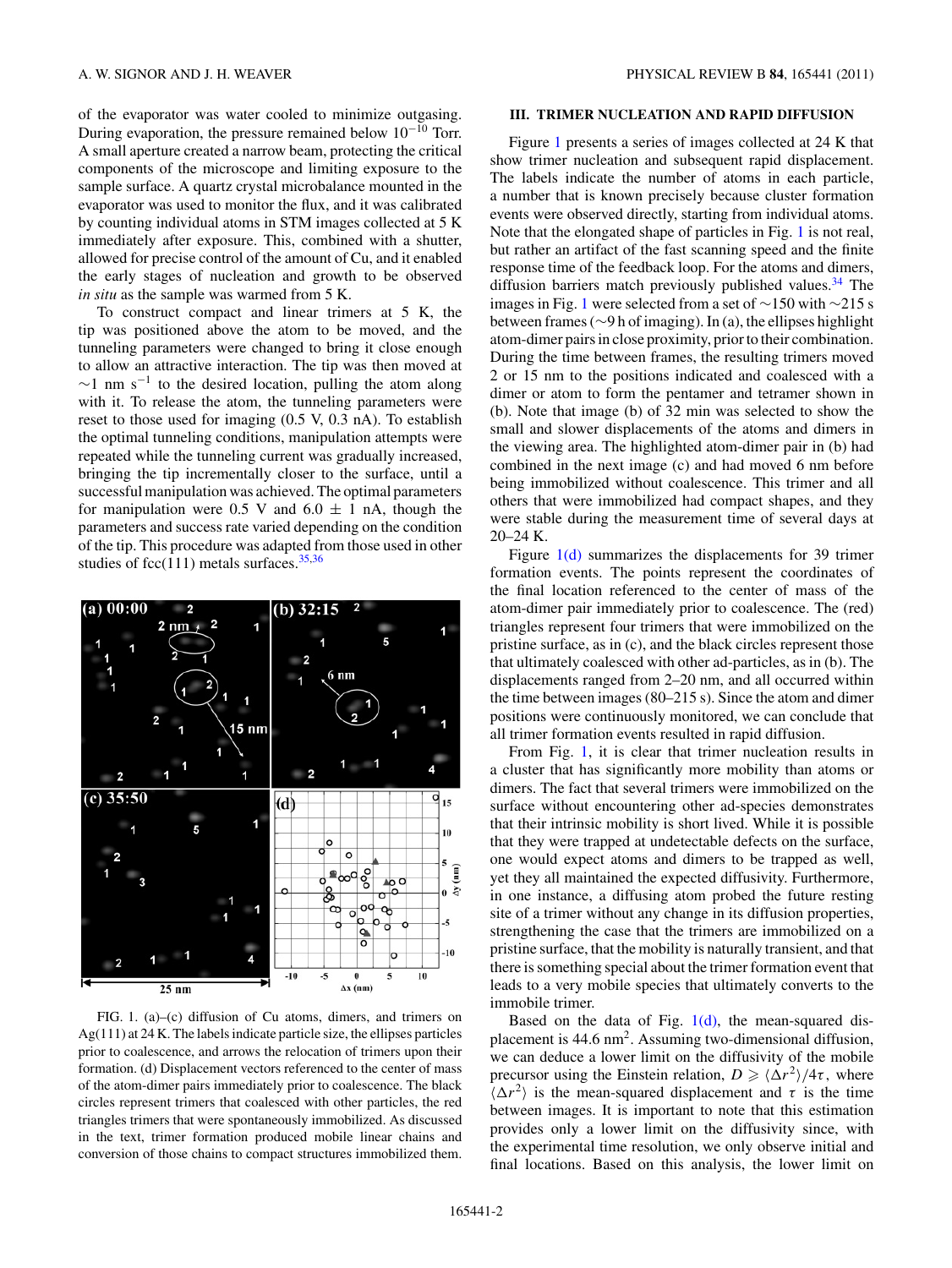the diffusivity is  $\sim$ 5 × 10<sup>-16</sup> cm<sup>2</sup>s<sup>-1</sup>, compared to ~4 ×  $10^{-18}$  cm<sup>2</sup>s<sup>-1</sup> for atoms. Assuming the normal prefactor of  $10^{-3}$  cm<sup>2</sup>s<sup>-1</sup>, this establishes an upper limit on the diffusion barrier of ∼58 meV compared to 65 meV for individual atoms, though it is possibly much lower than that. This low barrier is surprising in light of molecular dynamics simulations that predict a barrier of ∼290 meV, prohibitively large to allow diffusion at 24 K.<sup>[25,26,37](#page-5-0)</sup> In these simulations, the ground state of a Cu trimer on Ag(111) was a compact triangle with all atoms in fcc sites, and diffusion occurred in a concerted fashion. In agreement with the simulations, compact trimers were immobile at 24 K. While the above has considered thermal diffusion, there is the possibility that a contribution to displacement might arise from the energy associated with bond formation upon dimer and atom binding. This is unlikely since nucleation of dimers and larger particles never resulted in movement, and we conclude that the contribution from the formation enthalpy is small and cannot account for the large displacements observed for Cu trimers.

## **IV. MOBILE LINEAR AND IMMOBILE COMPACT TRIMERS**

From the data of Fig. [1,](#page-1-0) one cannot conclude much regarding the nature of the precursor; only the initial and final locations are known. Given the predicted and experimentally observed stability of compact trimers, we reasoned that the mobile precursor has a different structure. To learn more about the structure of the mobile trimer presented considerable experimental challenges. At temperatures where trimers form on the experimental time scale, their mobility is too high and too short lived to allow structural investigations. Accordingly, we reduced the temperature and used the STM tip to manipulate individual atoms, as outlined above, to construct linear and compact trimers. Figure 2 shows the construction of a linear trimer at 5 K. Three Cu monomers are indicated in (a). The atom on the left was brought into contact with the middle atom in (b). The orientation of the dimer was established, and the third atom was moved to the end of the dimer in (c), forming a linear trimer oriented along the close-packed [011] direction. The linear trimer was stable and immobile at 5 K.

To investigate the properties of linear trimers, we increased the temperature while continuously imaging. Significantly, the temperature at which trimer motion was first observed was 8 K, extremely low compared to the 19 K onset for adatom motion.



FIG. 2. Assembly of a linear-chain trimer using the STM tip at 5 K. The atom on the left in (a) was brought into contact with the middle atom, forming the dimer in (b). In (c), the third atom was moved to form a linear trimer chain oriented along  $[0\overline{1}1]$ . The trimer chain was stable and immobile at 5 K; imaging parameters 0.5 V, 0.3 nA; manipulation parameters 0.5 V, 6.0 nA.



FIG. 3. Rotation and diffusion of linear trimers at 8.5 K. The trimer orientation is (a)  $[\overline{1}10]$ , (b)  $[0\overline{1}1]$ , and (c)  $[\overline{1}01]$ . Hopping along the long axis and rotation about an end atom occur with equal probability; rotation around the center atom never occurs. Both lengthwise hopping and rotation result in a displacement of the center of mass by one Ag(111) nearest neighbor distance, 0.289 nm, shown in the representative trajectory in (d). The rotation direction depends on chain orientation and pivot atom, with the only observed rotations depicted in the models below the images. The solid circles indicate the initial atom locations, the open circles the final locations, and the arrows the directions of rotation.

Two types of motion occurred with equal probability in the 8–9 K range, namely lengthwise hopping along close-packed  $\langle 110 \rangle$  directions and rotation about an end atom. Although rotations about each end had equal probability, rotation about the middle atom was never observed. The images in Fig. 3 obtained at 8.5 K show the changes in orientation associated with rotation. The chain is oriented along  $[110]$  in (a),  $[011]$  in (b), and  $[\bar{1}01]$  in (c). The ellipses help distinguish the different orientations. A particle tracking program<sup>38</sup> was used to extract the trimer trajectory, and nearby immobile atoms were used as a reference to correct for drift of the microscope. Figure  $3(d)$ is a representative trajectory of one of the linear trimers, comprised of a discrete set of adsorption sites separated by the Ag(111) nearest neighbor distance, 0.289 nm. Because rotation only occurred about an end atom, both rotation and lengthwise hopping displace the center of mass by one nearest neighbor spacing.

The low time resolution of the STM prevents direct knowledge of the intermediate steps in trimer chain diffusion, but important details of the intermediate steps can be inferred from the experimentally observed characteristics of lengthwise translation and end-atom rotation. The fact that rotation and lengthwise hopping occur at the same rate suggests that they share the same rate-limiting step. Moreover, the rotation direction depends on both the chain orientation and on which end of the chain moves. This dependence is illustrated in the models below the images in Fig. 3. Below (a), for example, two rotations are allowed. The other two rotations in the upward directions were not allowed. The key to such motion must be in the intermediate steps because the disallowed rotations would result in final states that are equivalent to those resulting from the allowed rotations. The solid circles indicate the initial atom locations, the open circles the final locations, and the arrows the directions of rotation.

For larger islands of Cu on Ag(111), diffusion occurred through the nucleation of misfit dislocations that shifted a portion of the atoms into hcp sites and shortened Cu-Cu bonds, reducing strain. Applying this rule to trimer chains results in exactly the rotation directions observed experimentally, as rationalized in Fig. [4,](#page-3-0) which illustrates possible pathways for lengthwise hopping (a)–(d) and end rotation (a), (e), and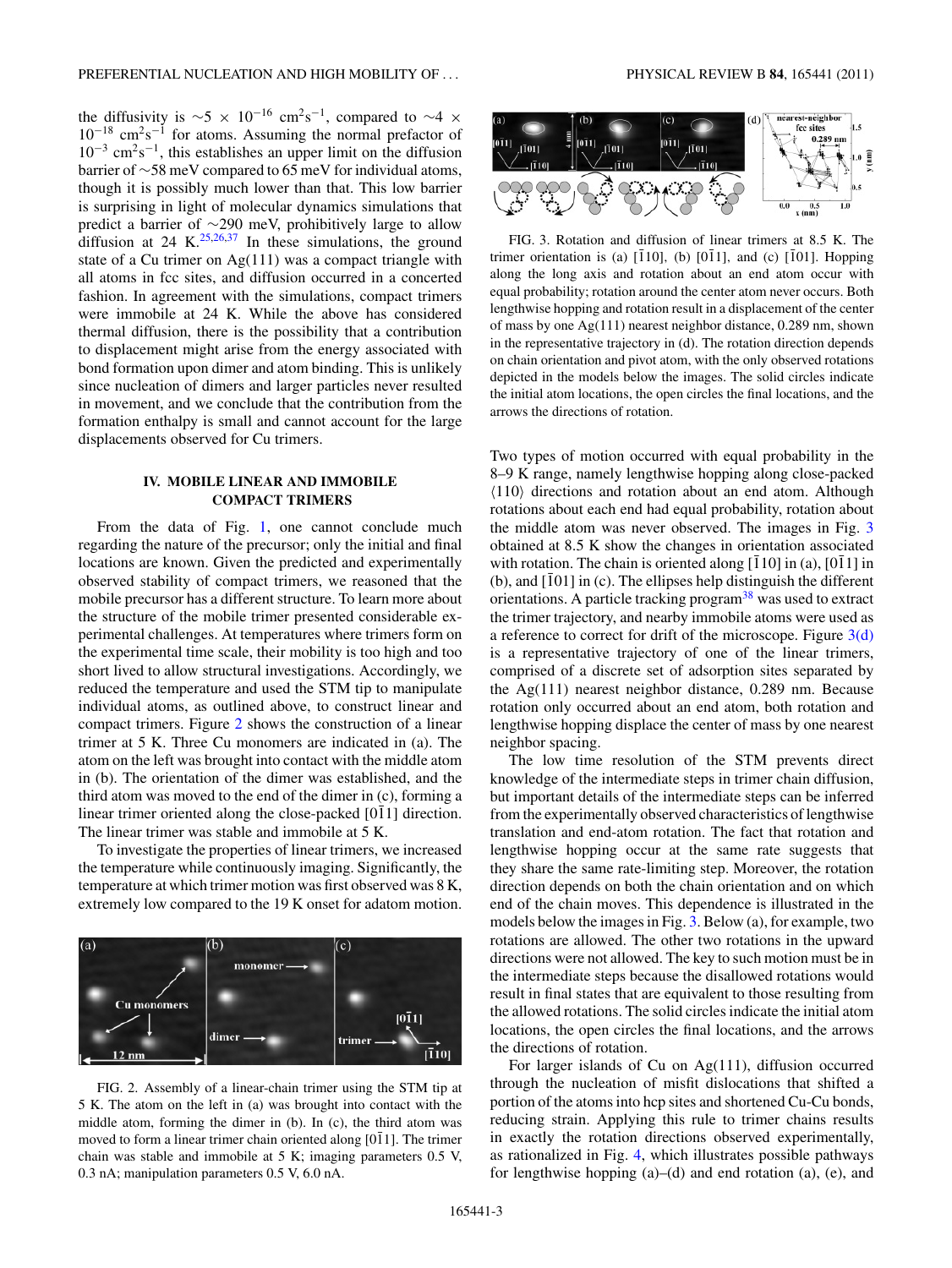<span id="page-3-0"></span>

FIG. 4. Models showing displacements that could lead to the hopping (a)–(d) and rotation (a), (e), and (f) observed experimentally. With this model, rotation and hopping share a step (b) and (e) involving hcp sites. We argue that the lattice mismatch favors transitions from fcc-hcp that shorten Cu-Cu bonds, leading to the observed correlation between rotation direction and orientation. Rotation in the opposite direction is not allowed because this would involve fcc-hcp transitions that stretch Cu-Cu bonds (g).

(f) that share a step involving hcp sites that shorten Cu-Cu bonds. In this model, both hopping and rotation commence when two atoms shift into hcp sites, shown in the equivalent transitions of  $(a)$ – $(b)$  and  $(a)$ – $(e)$ . For lengthwise hopping, this state is followed by one in which the third atom moves into an hcp site (b), and the hop of one nearest neighbor distance is completed by a similar piecewise motion of the trimer from hcp to fcc sites (c), (d). For rotation to occur, instead of the third atom moving into hcp stacking, the two atoms in hcp sites move further, as shown in (e). In this model, rotation only occurs in certain directions because rotation in the other directions would require the use of hcp sites that stretch the already strained Cu-Cu bonds, as illustrated in Fig.  $4(g)$ . The sequences shown in Fig. 4 cannot be verified experimentally, as intermediate diffusion steps are not observed, but they satisfy the requirement that an intermediate step involves hcp sites to shorten Cu-Cu bonds, and this is the only explanation for the observed rotation directions. Furthermore, motion occurs in a piecewise fashion, as concerted hopping and rotation would show no preference for certain hopping and rotation directions.

An individual linear trimer was tracked between 8.34 and 9.34 K, and Fig. 5 summarizes the temperature dependence of its lengthwise hop and rotation rates. The error bars represent the standard errors of the mean hop rates, and the numbers beside each point indicate the number of events observed. Both hopping (blue squares) and rotation (red triangles) occurred with nearly equal probability at each temperature investigated, and thus, when treated separately, the measured barriers and prefactors are within a standard error of each other:  $v_a^h = 2.1 \times 10^{4 \pm 0.5} \text{ s}^{-1}$ ,  $E_a^h = 12.7 \pm 1 \text{ meV}$ ;  $v_p^r = 3.0 \times 10^{5 \pm 0.8}$  s<sup>-1</sup>,  $E_a^r = 14.8 \pm 1.5$  meV. Because both rotation and lengthwise hopping resulted in displacement of the trimer center of mass by 0.289 nm, the overall diffusion rate (black circles) includes both hopping and rotation events with  $v_o^d = 1.3 \times 10^{5 \pm 0.4} \text{ s}^{-1}$  and  $E_a^d = 13.6 \pm 0.7 \text{ meV}$ . The barriers, prefactors, and related uncertainties were determined using a weighted least-squares fit, where the weighting factors and uncertainties were derived from the standard deviation



FIG. 5. Arrhenius plot of the temperature dependence of the rates of lengthwise hopping (blue squares), rotation (red triangles), and the combined diffusion rate (black circles). Hopping ( $v_o^h = 2.1 \times 10^{4 \pm 0.5}$  $s^{-1}$ ,  $E_a^h = 12.7 \pm 1$  meV) and rotation ( $v_o^r = 3.0 \times 10^{5 \pm 0.8}$  s<sup>-1</sup>,  $E_a^r =$  $14.8 \pm 1.5$  meV) occurred with statistically indistinguishable rates, leading to the same net displacement of one nearest neighbor distance and the net diffusion rates indicated by the black circles ( $v_o^d = 1.3 \times 10^{4}$  $10^{5\pm0.4}$  s<sup>-1</sup>, $E_a^d = 13.6 \pm 0.7$  meV). The stars indicate diffusion rates measured for a second trimer chain that was constructed, indicating the reproducibility of the results.

of the measured time between hops and the number of hops observed.[39](#page-5-0) Surprisingly, the diffusion barrier for linear trimers is only ∼1*/*5 of that for a Cu adatom on Ag(111), 65 meV. The prefactors reported for linear trimer diffusion are surprisingly low compared to the  $v_o^d \sim 10^{12}$  s<sup>-1</sup> expected for thermally activated diffusion. Although efforts were made to minimize the experimental errors in the diffusion parameters, the narrow temperature range accessible in the experiment makes it difficult to rule out all experimental uncertainty, and at present, there is no physical explanation for this low prefactor.

The finite scan rate of the STM limits the temperature window where hop rates can be measured directly. For these temperature-dependent measurements, the time interval between frames was ∼100 s. At 9.3 K, the highest temperature plotted in Fig. 5, the mean hop rate is ∼60% of the frame rate, giving a probability of ∼0.6 that a hop will occur within the time interval between images. Assuming a Poisson distribution for the number of hops between frames, one expects zero hops to occur for ∼55% of time intervals, a single hop to occur for ∼33% of time intervals, and two hops to occur for  $~\sim$ 10% of time intervals. This is in reasonable agreement with our observations of zero hops for ∼50%, one hop for ∼33%, and two hops for ∼8.5% of time intervals at 9.3 K, ensuring that hops could be counted accurately within the experimental temperature range. Furthermore, to test how well the fit could predict diffusion rates at higher temperatures, we measured the mean-squared displacement at 12 K, a temperature where multiple hops occurred between images, and the diffusion rate fell within a standard error of the extrapolated fit. Besides verifying that the parameters measured at 8–9 K made reasonable predictions, the measurements of mean squared displacements at elevated temperatures indicate that the tip had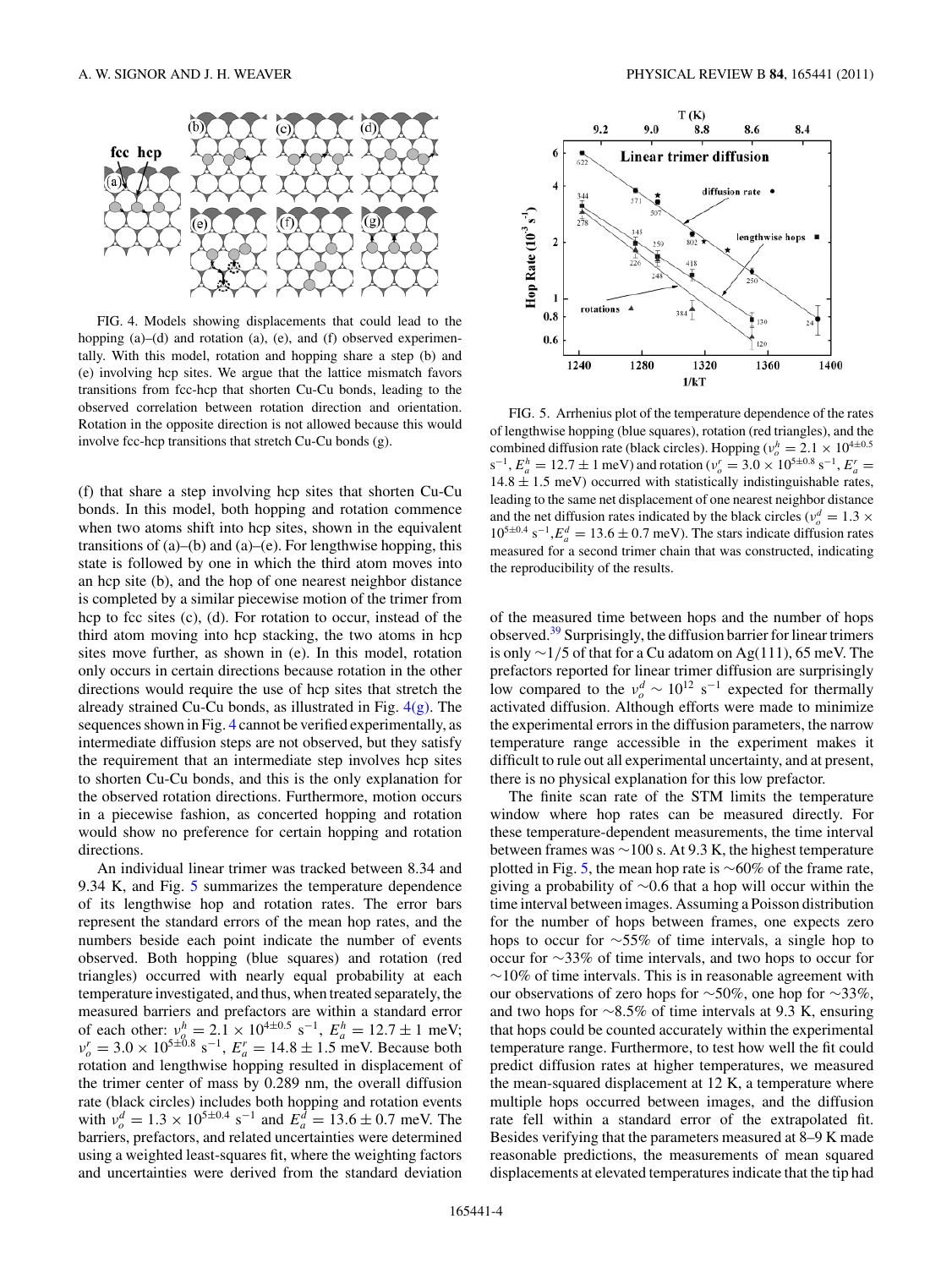<span id="page-4-0"></span>

FIG. 6. Images showing the construction of a compact trimer at 5 K. Between frames (a) and (b), a dimer was formed by moving the left-most atom into the center atom. Between frames (b) and (c), a compact trimer was formed by moving the final atom into the dimer. The inset shows a linear trimer, allowing for comparison.

no significant influence on the measurements. Finally, to check the reproducibility of our results, we constructed a second linear trimer. It displayed the same rotation and lengthwise hopping and the same temperature dependence of the diffusion rate, as shown by the stars in Fig. [5.](#page-3-0)

A compact triangular trimer was also constructed at 5 K, as shown in Fig. 6. Three monomers are visible in (a), a dimer is formed in (b), and a compact trimer in (c). The inset in (c) is an image of a linear trimer for a comparison. Temperature-dependent measurements to 15 K showed that the compact trimer was immobile, as expected from the measurements at 24 K. No transition to the linear form was observed. Measurements with the linear trimers likewise showed no transitions to the compact structure. We conclude that hopping and rotation at 8–9 K do not involve interconversion between linear and compact forms, in agreement with our model.

We have shown that the diffusion barrier of a linear trimer is low enough to account for the displacements observed upon trimer nucleation at 24 K. Because every trimer nucleation event resulted in rapid relocation, this implies that the kinetically preferred pathway to the compact trimer involves the linear trimer. Besides translating, Cu dimers on  $Ag(111)$  undergo rotation among the three equivalent fcc sites surrounding a surface atom, resulting in three different orientations along the close-packed  $\langle 110 \rangle$  directions. While the barrier for dimer diffusion is higher than that for atom diffusion, the barrier for dimer rotation is lower than that for atom diffusion. Morgenstern *et al.*[34,40](#page-5-0) showed that surfacemediated adatom-dimer interactions perturb dimer rotation. With adatom-dimer separations of ∼1–2 nm (4–8 lattice spacings), one dimer orientation was favored over the other two. From the data presented in Ref. [34,](#page-5-0) and especially the supporting STM movies of Ref. [40,](#page-5-0) the preferred orientation is one that presents the end of a dimer, rather than the side, toward the third atom. The relatively low barrier for dimer rotation compared to atom diffusion would allow the dimer to rotate to the favored orientation upon the approach of a third atom. Thus, these surface-mediated atom-dimer interactions are likely the cause for the very strong bias in favor of linear trimer formation as a precursor to the thermodynamically favored compact trimer.

### **V. CONCLUSION**

The types of motion reported here for trimers are very different from those reported in either experimental or theoretical studies of homoepitaxial fcc(111) trimers. For  $Ir<sub>3</sub>$ on Ir(111), both linear and triangular forms were observed, rotation required interconversion between the two forms, and translation was roughly four times more probable than rotation. Further, the mechanisms for  $Ir<sub>3</sub>$  do not limit center-of-mass displacements to one nearest neighbor distance, as we observe for  $Cu<sub>3</sub>$ , but allow shorter displacements as well.<sup>22</sup> Molecular dynamics simulations of  $\text{Al}_3$  on  $\text{Al}(111)$  show that trimer diffusion is similar to  $Ir<sub>3</sub>$ , with interconversion between triangular and linear forms having barriers similar to those for translation.<sup>[41](#page-5-0)</sup> Molecular dynamics simulations of Cu<sub>3</sub> on  $Cu(111)$  show that diffusion occurs through concerted gliding and rotation of the triangular form because this has a much smaller barrier than interconversion to the linear form.<sup>[42](#page-5-0)</sup>

In contrast, our results show that linear trimer chains on Ag(111) diffuse through lengthwise translation and endatom rotation, which occur with equal probability, with no conversion to the compact form. Compact trimers are stable and immobile up to at least 24 K, indicating high barriers for translation and conversion to the linear form. The extremely low diffusion barrier for the linear trimer, combined with the preference for this structure during nucleation, make the trimer an extremely important contributor to mass transport for Cu on Ag(111). The effects of lattice mismatch are manifest in the observed directions of hopping and rotation that require intermediate steps involving trimers of mixed fcc-hcp character that shorten Cu-Cu bonds to relieve strain, in a one-dimensional analog of the misfit-dislocation mechanism responsible for the low diffusion barriers of larger Cu clusters on  $Ag(111).^{25,26}$  $Ag(111).^{25,26}$  $Ag(111).^{25,26}$  Because the novel diffusion phenomena for both small and large clusters of Cu on Ag(111) result from lattice mismatch, it is likely that similar behavior will occur in other heteroepitaxial systems.

#### **ACKNOWLEDGMENTS**

The authors thank H. H. Wu, D. R. Trinkle, R. E. Butera, G. Ehrlich, J. Lyding, and P. Swaminathan for fruitful discussions. This paper was supported by NSF DMR 0703995.

- 1G. Ehrlich, Surf. Sci. **246**[, 1 \(1991\).](http://dx.doi.org/10.1016/0039-6028(91)90385-6)
- 2T. T. Tsong, [Rep. Prog. Phys.](http://dx.doi.org/10.1088/0034-4885/51/6/001) **51**, 759 (1988).
- 3A. G. Naumovets and Z. Y. Zhang, Surf. Sci. **500**[, 414 \(2002\).](http://dx.doi.org/10.1016/S0039-6028(01)01539-4)
- 4A. G. Naumovets, Physica A **357**[, 189 \(2005\).](http://dx.doi.org/10.1016/j.physa.2005.06.027)

5J. Venables, Philos. Mag. **27**[, 697 \(1973\).](http://dx.doi.org/10.1080/14786437308219242)

<sup>\*</sup> jhweaver@illinois.edu

<sup>&</sup>lt;sup>6</sup>J. Villain, A. Pimpinelli, L. Tang, and D. Wolf, [J. Phys. \(France\) I](http://dx.doi.org/10.1051/jp1:1992271) **2**[, 2107 \(1992\).](http://dx.doi.org/10.1051/jp1:1992271)

 ${}^{7}M$ . C. Bartelt, S. Günther, E. Kopatzki, R. J. Behm, and J. W. Evans, Phys. Rev. B **53**[, 4099 \(1996\).](http://dx.doi.org/10.1103/PhysRevB.53.4099)